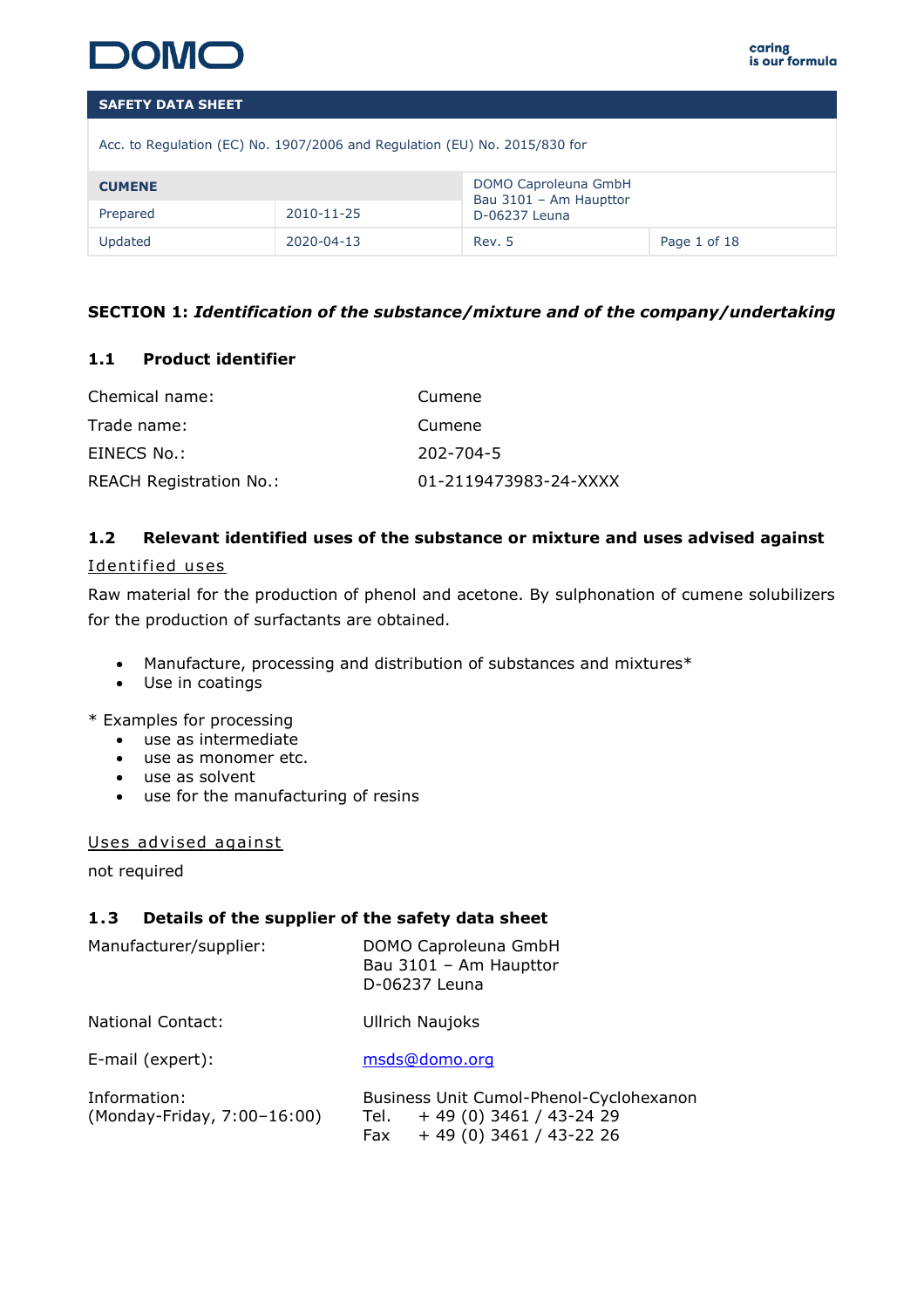

Acc. to Regulation (EC) No. 1907/2006 and Regulation (EU) No. 2015/830 for

| <b>CUMENE</b> |            | DOMO Caproleuna GmbH<br>Bau 3101 - Am Haupttor |              |
|---------------|------------|------------------------------------------------|--------------|
| Prepared      | 2010-11-25 | D-06237 Leuna                                  |              |
| Updated       | 2020-04-13 | Rev. 5                                         | Page 2 of 18 |

# 1.4 **Emergency telephone number**

| Europe               | +44 1235 239670 | [Carechem 24] |
|----------------------|-----------------|---------------|
| Middle East/Africa   | +44 1235 239671 | [Carechem 24] |
| North/South America  | +1 215 207 0061 | [Carechem 24] |
| East/South East Asia | +65 3158 1195   | [Carechem 24] |

\*country specfic emergency telephone numbers in section 16

# **SECTION 2: Hazards identification**

# 2.1 Classification of the substance or mixture (CLP)

| Hazard classes/categories                         | <b>HazardClassification</b> |             |
|---------------------------------------------------|-----------------------------|-------------|
|                                                   | statement                   | procedure   |
| Flammable liquids, category 3                     | H <sub>226</sub>            | test result |
| Danger of aspiration, category 1                  | H304                        | test result |
| Specific target organ toxicity (single exposure), |                             |             |
| category 3, respiratory irritation                | H335                        | test result |
| Aquatic chronic, category 2                       | H411                        | test result |

#### 2.2 Label elements

Labeling (CLP)



Pictogram:

Signal word: **DANGER**

| Hazard statements  |                                                  |
|--------------------|--------------------------------------------------|
| H226               | Flammable liquid and vapour.                     |
| H304               | May be fatal if swallowed and enters airways.    |
| H335               | May cause respiratory irritation.                |
| H411               | Toxic to aquatic life with long lasting effects. |
| Safety precautions |                                                  |

| <u>Suicty precudenties</u> |                                                                  |
|----------------------------|------------------------------------------------------------------|
| P210                       | Keep away from heat/sparks/open flames/hot surfaces. No smoking. |
| P233                       | Keep container tightly closed.                                   |
| P240                       | Ground/bond container and receiving equipment.                   |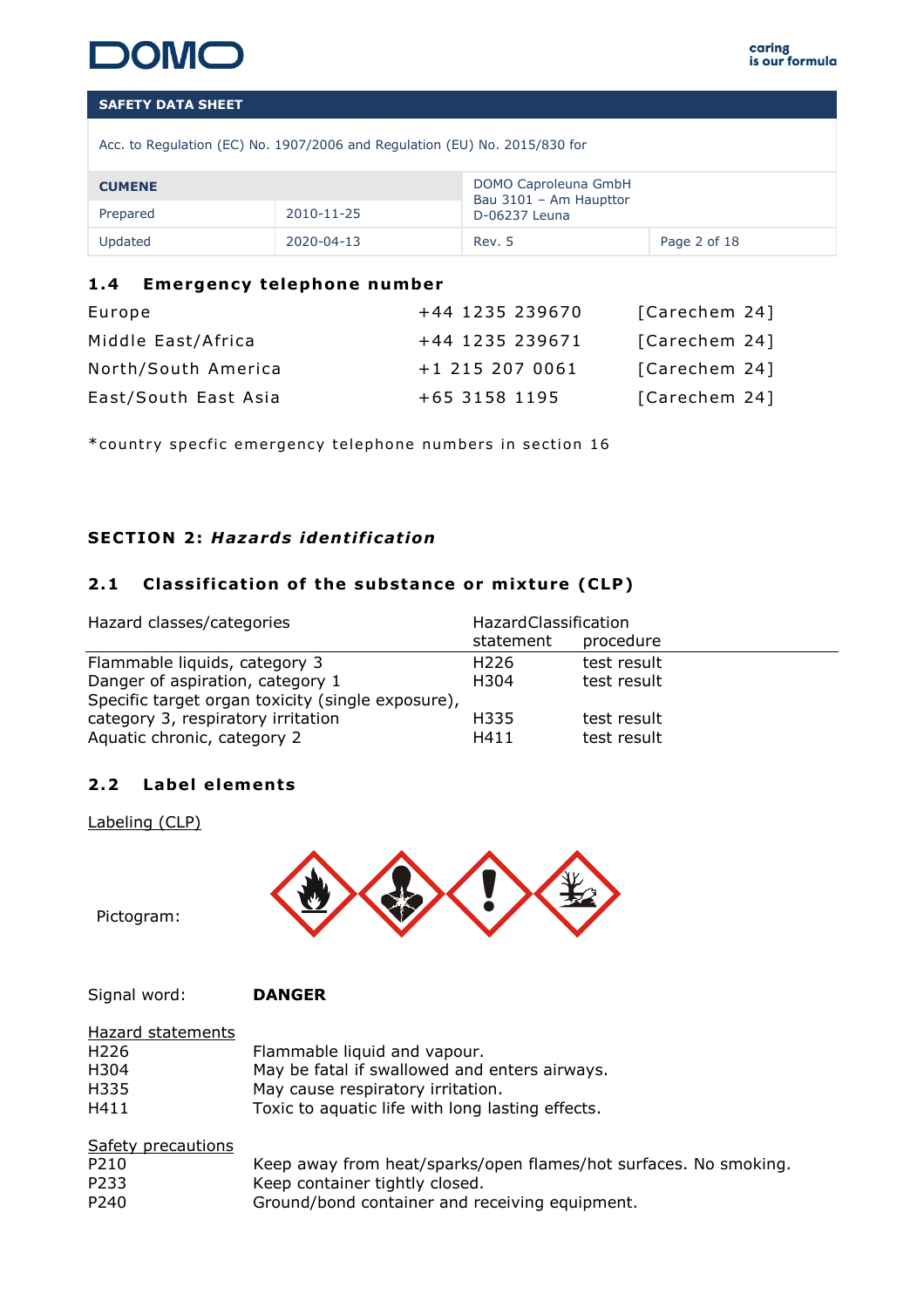

| Acc. to Regulation (EC) No. 1907/2006 and Regulation (EU) No. 2015/830 for |  |  |  |
|----------------------------------------------------------------------------|--|--|--|
|                                                                            |  |  |  |

| <b>CUMENE</b> |            | DOMO Caproleuna GmbH                    |              |
|---------------|------------|-----------------------------------------|--------------|
| Prepared      | 2010-11-25 | Bau 3101 - Am Haupttor<br>D-06237 Leuna |              |
| Updated       | 2020-04-13 | Rev. 5                                  | Page 3 of 18 |

| P241             | Use explosion-proof electrical/ventilating/lighting equipment.                |
|------------------|-------------------------------------------------------------------------------|
| P242             | Use only non-sparking tools.                                                  |
| P <sub>243</sub> | Take precautionary measures against static discharge.                         |
| P261             | Avoid breathing dust/fume/gas/mist/vapours/spray.                             |
| P <sub>271</sub> | Use only outdoors or in a well-ventilated area.                               |
| P273             | Avoid release to the environment.                                             |
| P280             | Wear protective gloves/protective clothing/eye protection/face protection.    |
| P301+P310        | IF SWALLOWED: Immediately call a POISON CENTER or doctor/physician.           |
| P303+P361+P353   | IF ON SKIN (or hair): Remove/Take off immediately all contaminated            |
|                  | clothing. Rinse skin with water/shower.                                       |
| P304+P340        | IF INHALED: Remove victim to fresh air and keep at rest in a position         |
|                  | comfortable for breathing.                                                    |
| P312             | Call a POISON CENTER or doctor/physician if you feel unwell.                  |
| P331             | Do NOT induce vomiting.                                                       |
| P370+P378        | In case of fire: use alcohol-resistant foam, spray water, $CO2$ or ABC powder |
|                  | for extinction.                                                               |
| P391             | Collect spillage.                                                             |
| P403+P233        | Store in a well-ventilated place. Keep container tightly closed.              |
| P403+P235        | Store in a well-ventilated place. Keep cool.                                  |
| P405             | Store locked up.                                                              |
| P501             | Dispose of contents/container in accordance with item 13.                     |
|                  |                                                                               |

# **2 .3 Other hazards**

Higher doses may have a narcotic effect. High skin absorption hazard, gradual formation of peroxide on contact with air. The vapours may form flammable mixtures with air. The vapours are heavier than air.

# SECTION 3: Composition/information on ingredients

# **3 .1 Substances**

Chemical Characterisation

| Cumene                         |                          |
|--------------------------------|--------------------------|
| CAS Number:                    | $98 - 82 - 8$            |
| EC No. (EINECS):               | 202-704-5                |
| Index No.:                     | 601-024-00-X             |
| Harmonized System Code:        | 2902 70 90               |
| <b>REACH Registration No.:</b> | 01-2119473983-24-XXXX    |
| Purity:                        | 99.9 - 99.99 mass%       |
| Formula:                       | $C_6H_5$ -CH- $(CH_3)_2$ |
| Stabilizers:                   | none                     |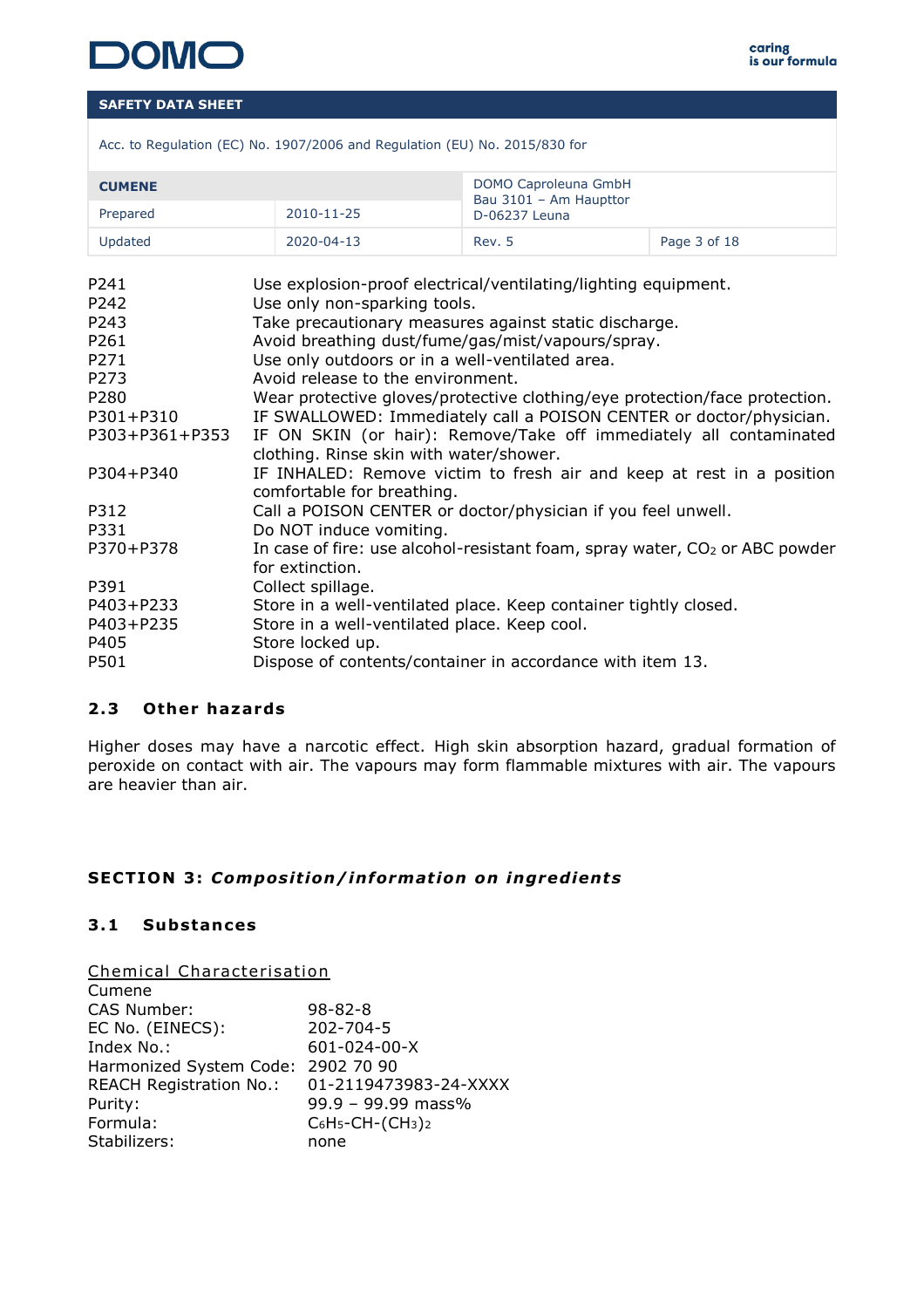

Acc. to Regulation (EC) No. 1907/2006 and Regulation (EU) No. 2015/830 for

| <b>CUMENE</b> |            | DOMO Caproleuna GmbH<br>Bau 3101 - Am Haupttor |              |
|---------------|------------|------------------------------------------------|--------------|
| Prepared      | 2010-11-25 | D-06237 Leuna                                  |              |
| Updated       | 2020-04-13 | Rev. 5                                         | Page 4 of 18 |

#### Dangerous contaminations

| <b>Substance</b>  | <b>CAS Number</b> | <b>Contamination</b> | Formula        |
|-------------------|-------------------|----------------------|----------------|
| Propylbenzene     | 103-65-1          | $< 0.05 \%$          | $C_9H_{12}$    |
| Ethylylbenzene    | 101-41-4          | $< 0.04$ %           | $C_8H_{10}$    |
| tert-Butylbenzene | 98-06-6           | $< 0.01$ %           | $C_{10}H_{14}$ |

#### **SECTION 4: First-aid measures**

#### **4.1 Description of first-aid measures**

#### General Remarks

Remove injured person from the danger zone to fresh air. If breathing and in case of vomiting or impending unconsciousness put the injured in the recovery position. Get medical attention to the accident scene.

#### After inhalation

Move victim to fresh air. In case of respiratory tract irritation, consult a physician.

#### After skin contact

After contact with skin, wash immediately with plenty of water. Remove contaminated clothing. In case of skin reactions, consult a physician.

#### After eye contact

Immediately flush eyes with plenty of flowing water for 10 to 15 minutes holding eyelids apart. In case of troubles or persistent symptoms, consult an ophthalmologist.

#### After ingestion

Drink large quantities of water. Do not induce vomiting. Danger of aspiration! Seek medical attention.

#### Practical experience

Applying Previn (Fa. Prevor) as a first-aid medicine as quickly as possible to the untreated contaminated parts of the skin or eyes will result in a significant alleviation of the symptoms (concerning pain, reddening, formation of blisters). In the further course of healing no skin damage/formation of scars occurred.

#### **4.2 Most important symptoms and effects, both acute and delayed**

Burning eyes and skin. Dizziness, fatigue, vomiting, abdominal pain, spasms, apnoea.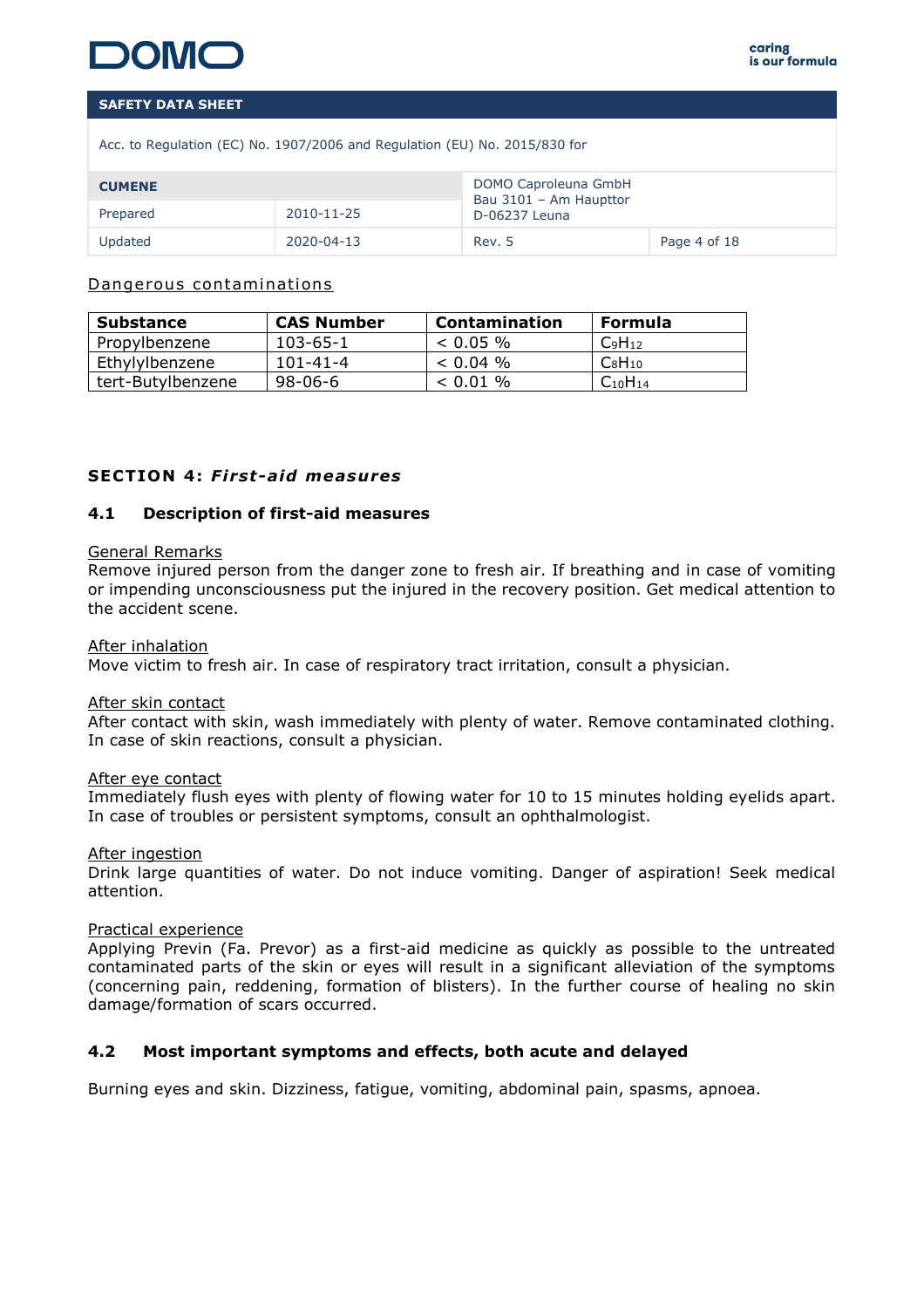

| Acc. to Regulation (EC) No. 1907/2006 and Regulation (EU) No. 2015/830 for |            |                                                |              |  |
|----------------------------------------------------------------------------|------------|------------------------------------------------|--------------|--|
| <b>CUMENE</b>                                                              |            | DOMO Caproleuna GmbH<br>Bau 3101 - Am Haupttor |              |  |
| Prepared                                                                   | 2010-11-25 | D-06237 Leuna                                  |              |  |
| Updated                                                                    | 2020-04-13 | Rev. 5                                         | Page 5 of 18 |  |

# **4.3 Indication of any immediate medical attention and special treatment needed**

Treatment: Treat symptomatically. Drowsiness, choking fits and cramps are possible. In case of respiratory irritation, induce inhalative cortisone therapy. If ingested, use activated carbon and saline laxatives.

# **SECTION 5: Firefighting measures**

# **5.1 Extinguishing media**

#### Suitable extinguishing media

Water (water spray - no water jet), dry chemical, CO<sub>2</sub>; fight larger fires by using alcohol-resistant foam or water mist.

Extinguishing media which must not be used for safety reasons Foam that is not alcohol-resistant. Do not use water jets (risk of dispersion). High power water jet.

#### **5.2 Special hazards arising from substance or mixture**

Vapours can form explosive mixtures with air.

In case of fire the following may be liberated: Traces of incompletely burned carbon compounds, carbon monoxide and carbon dioxide.

#### **5.3 Advice for firefighters**

In the event of release of larger quantities, wear self-contained breathing apparatus.

#### **5.4 Additional information**

Heating the substance causes pressure increase, resulting in risk of bursting and explosion. Use fine water spray to cool endangered containers by means of water spray. Collect contaminated fire extinguishing water separately. Do not dispose of into sewerage system.

# **SECTION 6 :** *Acc identa l re lease measures*

#### **6.1 Personal precautions, protective equipment and emergency procedures**

Remove all sources of ignition. Avoid contact with the substance.

Provide adequate ventilation. Do not breathe vapours. Avoid contact with eyes. Wear personal protection equipment. Isolate the danger zone. Stop running engines and motors.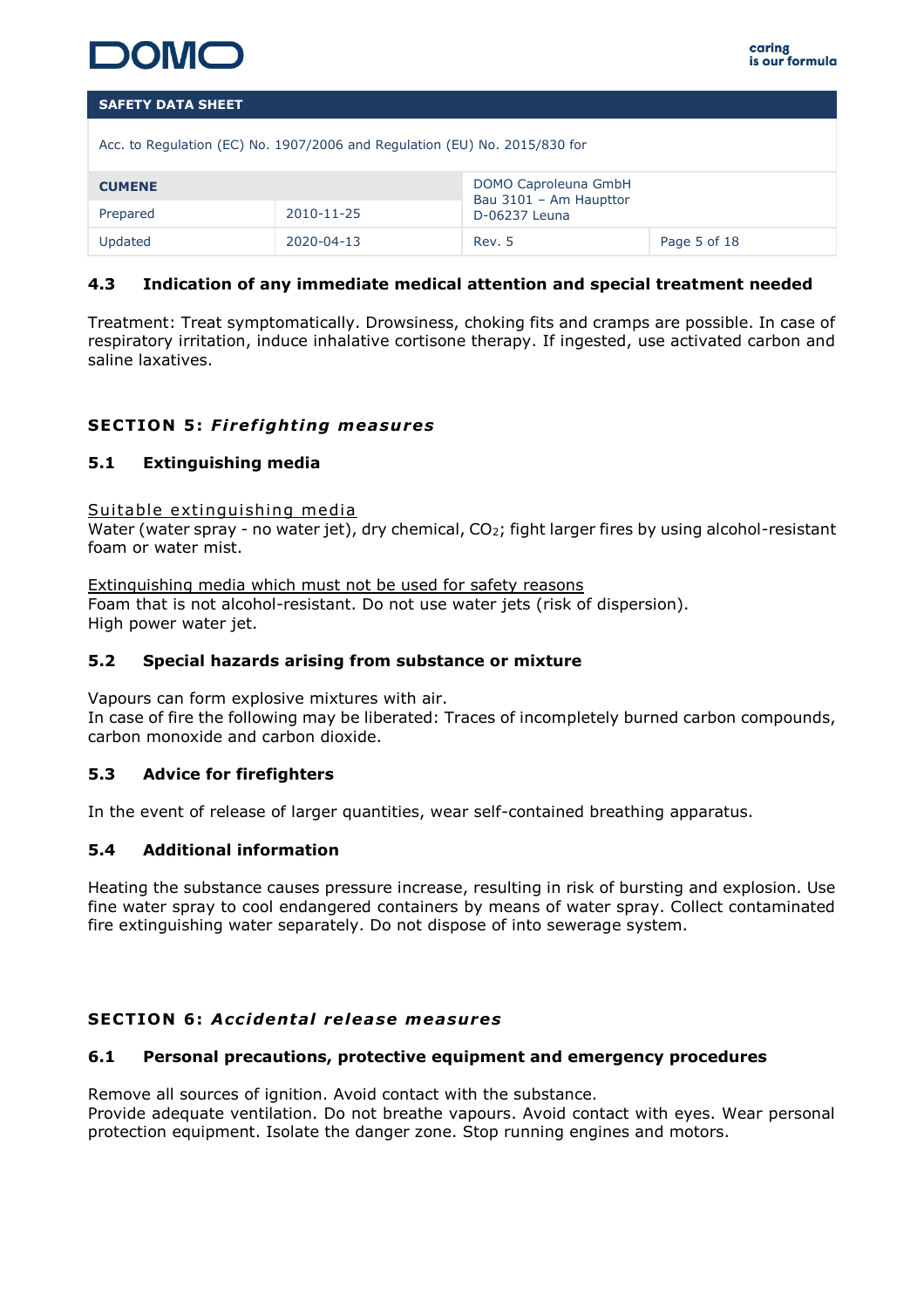

Acc. to Regulation (EC) No. 1907/2006 and Regulation (EU) No. 2015/830 for

| <b>CUMENE</b> |            | DOMO Caproleuna GmbH<br>Bau 3101 - Am Haupttor |              |
|---------------|------------|------------------------------------------------|--------------|
| Prepared      | 2010-11-25 | D-06237 Leuna                                  |              |
| Updated       | 2020-04-13 | Rev. 5                                         | Page 6 of 18 |

# **6.2 Environmental precautions**

Prevent from entering the sewerage system, soil, ground water or surface waters. Danger of explosion. In case of release, notify competent authorities.

#### **6.3 Methods and material for containment and cleaning up**

Flush with plenty of water. Soak up with absorbent materials such as sand, siliceous earth, acidor universal binder. Store in special closed containers and dispose of according to ordinance. Final cleaning.

#### **6.4 Reference to other sections**

Not applicable

# **SECTION 7: Handling and storage**

# **7.1 Precautions for safe handling**

#### Protective measures

Provide adequate ventilation, and local exhaust as needed. Do not breathe vapours. Avoid contact with skin and eyes.

Make sure that the processing machines are well equipped with suction and ventilation systems. Do not use air pressure to deliver. Avoid splashing.

#### Precautions against fire and explosion

Keep away from sources of ignition. Isolate the danger zone. Take precautionary measures against static discharges. Store in a cool and well-ventilated location. Prevent from entering the sewerage system, soil, ground water or surface waters.

#### **7.2 Conditions for safe storage, including any incompatibilities**

#### Technical measures and storage conditions

Keep containers tightly closed and at a temperature between 15 °C and 25 °C. Keep container in a well-ventilated place. Keep away from sources of ignition and heat. Only use solvent-resistant containers. Take precautions against electro-static charging. Unsuitable materials: Rubber.

#### Hints on joint storage

Do not store together with food. Separate from oxidizing, spontaneously flammable substances and flammable solid sub-stances.

#### Additional information

Product is not intended for consumer use.

Keep locked and only accessible for trained staff. If possible, store under nitrogen. Store in tightly sealed containers to avoid the formation of peroxides.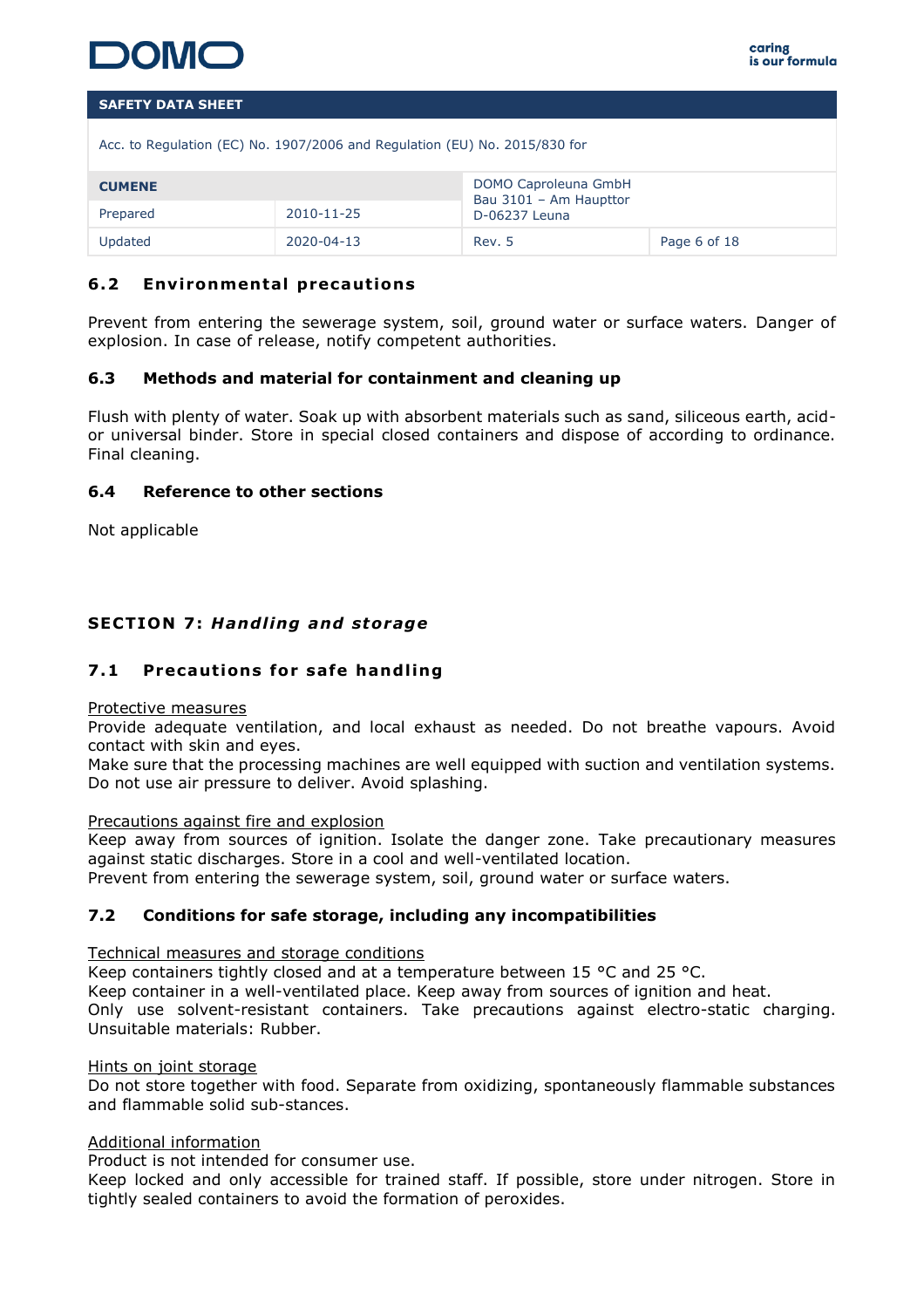

Acc. to Regulation (EC) No. 1907/2006 and Regulation (EU) No. 2015/830 for

| <b>CUMENE</b> |            | DOMO Caproleuna GmbH<br>Bau 3101 - Am Haupttor |              |
|---------------|------------|------------------------------------------------|--------------|
| Prepared      | 2010-11-25 | D-06237 Leuna                                  |              |
| Updated       | 2020-04-13 | Rev. 5                                         | Page 7 of 18 |

Storage class (TRGS 510): 3

# **7.3 Specific end uses**

#### **For industrial use**

| No. | Usage description                                                   |
|-----|---------------------------------------------------------------------|
|     | Manufacture, processing and distribution of substances and mixtures |
|     | Use in coatings                                                     |

# **For professional use**

| Use in laboratories | No. | Usage description |
|---------------------|-----|-------------------|
|                     |     |                   |
| Use in coatings     |     |                   |

*Exposure scenarios were prepared for the different uses. See Annex 1.* 

# **SECTION 8: Exposure controls/personal protection**

#### **8.1 Control parameters**

Workplace exposure limits

| Type (country of origin) | <b>Limit value</b>                  |
|--------------------------|-------------------------------------|
| <b>IOELV STEL (EU)</b>   | Skin 250 mg/m <sup>3</sup> ; 50 ppm |
| <b>IOELV TWA (EU)</b>    | Skin 100 mg/m <sup>3</sup> ; 20 ppm |
| AGW (DE)                 | Skin 100 mg/m <sup>3</sup>          |
| BGW (DE)                 | $2$ mg/l                            |
| WEL-TWA (GB)             | 125 mg/m <sup>3</sup> ; 25 ppm      |
| WEL-STEL (GB)            | 250 mg/m <sup>3</sup> ; 50 ppm      |

## DNEL/DMEL and PNEC parameters

| <b>DNEL/DMEL</b>              |                      |                              |                              |
|-------------------------------|----------------------|------------------------------|------------------------------|
| Workers industry/professional | <b>Exposure path</b> | <b>Exposure</b><br>frequency | <b>Critical</b><br>component |
|                               |                      | short term                   |                              |
| 15 mg/kg bw/day               | dermal               | long term                    | Cumene                       |
| 50 ppm                        | inhalation           | short term                   |                              |
| 20 ppm                        |                      | long term                    |                              |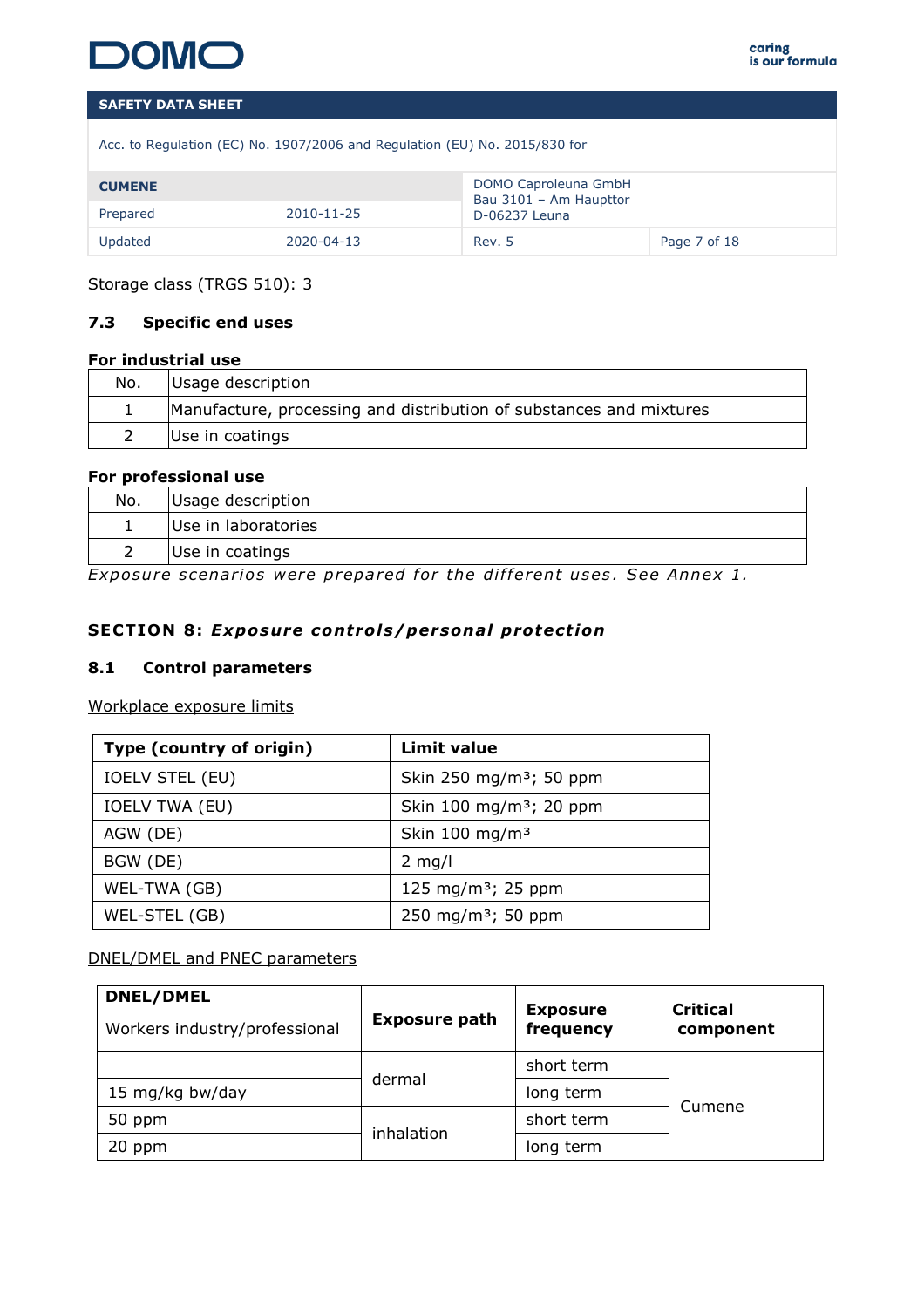|  |  | Acc. to Regulation (EC) No. 1907/2006 and Regulation (EU) No. 2015/830 for |  |
|--|--|----------------------------------------------------------------------------|--|

| <b>CUMENE</b> |            | DOMO Caproleuna GmbH<br>Bau 3101 - Am Haupttor |              |
|---------------|------------|------------------------------------------------|--------------|
| Prepared      | 2010-11-25 | D-06237 Leuna                                  |              |
| Updated       | 2020-04-13 | Rev. 5                                         | Page 8 of 18 |

| <b>Exposure path</b>         | <b>PNEC</b>              |
|------------------------------|--------------------------|
| Water (freshwater)           | $0.035$ mg/l             |
| Water (marine water)         | $0.0035$ mg/l            |
| Water (intermittent release) | $0.012$ mg/l             |
| Sediment (freshwater)        | $3.22 \text{ mg/kg}$ dwt |
| Sediment (marine water)      | $0.322$ mg/kg dwt        |
| Soil                         | $0.624$ mg/kg dwt        |
| Sewage treatment plant       | $200$ mg/l               |

# **8.2 Exposure controls**

Explosion protection required. Provide good ventilation and/or an exhaust system in the work area.

#### Suitable technical control devices

All information for relevant exposure scenarios including operational conditions and risk management measures are listed in "Annex: Worker Exposure and Risk Assessment".

#### *Respiratory protection*

Respiratory protection must be worn whenever the WEL levels have been exceeded. Use filter type A (= against vapours of organic substances) according to EN 141.

#### *Hand protection*

Protective gloves according to EN 374.

Glove material: Fluororubber (Viton) - Layer thickness: 0.70 mm.

Breakthrough time: > 480 min.

Observe glove manufacturer's instructions concerning penetrability and breakthrough time. Unsuitable materials: natural rubber, nitrile rubber, butyl caoutchouc (butyl rubber).

*Eye protection*

Tightly fitting safety glasses according to EN 166.

*Body protection*

Wear suitable protective clothing. Safety shoes according to EN 345-347. In case of handling larger quantities: flame-retardant protective clothing, antistatic.

#### *General Protection and Hygiene Measures*

Do not breathe vapours. Avoid contact with skin, eyes, and clothing. Immediately remove contaminated clothing, shoes or stockings. Wash hands before breaks and after work. When using do not eat, drink or smoke.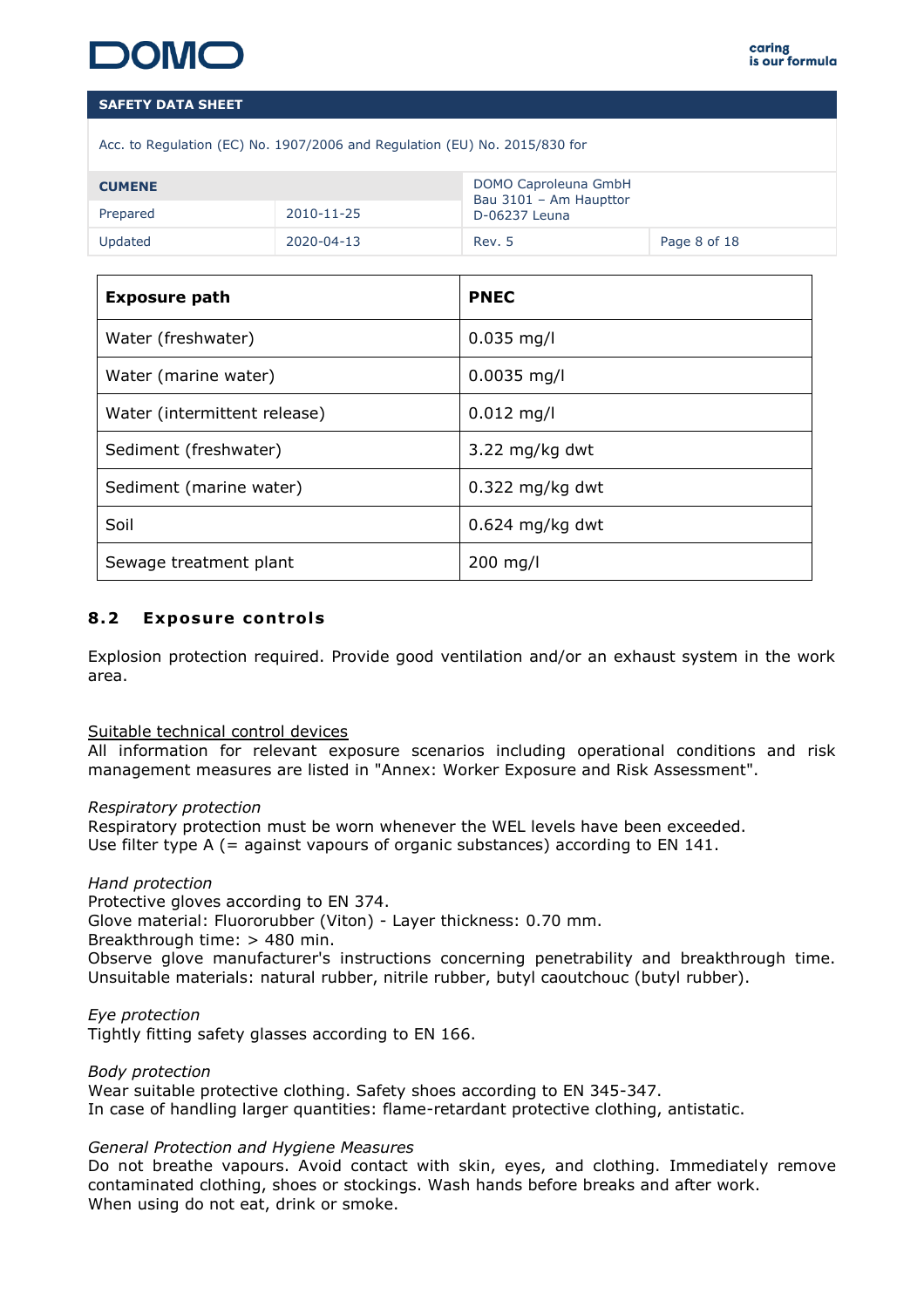

Acc. to Regulation (EC) No. 1907/2006 and Regulation (EU) No. 2015/830 for

| <b>CUMENE</b> |            | DOMO Caproleuna GmbH<br>Bau 3101 - Am Haupttor |              |
|---------------|------------|------------------------------------------------|--------------|
| Prepared      | 2010-11-25 | D-06237 Leuna                                  |              |
| Updated       | 2020-04-13 | Rev. 5                                         | Page 9 of 18 |

Have eye wash bottle or eye rinse ready at work place.

# Environmental exposure controls

See exposure scenarios in Annex.

# **SECTION 9: Physical and chemical properties**

# **9.1 Information on basic physical and chemical properties**

#### **Appearance**

| Physical state: | liquid                    |
|-----------------|---------------------------|
| Colour:         | colourless, clear         |
| Odour:          | aromatic, like chloroform |

#### Physical properties

|                         | Unit    | <b>Value</b> | <b>Method</b> | <b>Remark</b>                          |
|-------------------------|---------|--------------|---------------|----------------------------------------|
| Melting point/range     | °C      | -96          |               | at 1013 hPa                            |
| Boiling point/range     | °C      | 153          |               | at 1013 hPa                            |
| Flash point             | °C      | 31           |               |                                        |
| Ignition temperature    | °C      | 424          |               | at 1010 hPa                            |
| Vapour pressure         | hPa     | 4.96<br>26.6 |               | at $20^{\circ}$ C<br>at $52^{\circ}$ C |
| <b>Explosion limits</b> |         |              |               |                                        |
| lower (LEL)             | $vol\%$ | 0.80         |               |                                        |
| upper (UEL)             | $vol\%$ | 6.00         |               |                                        |

# Chemical properties

|                  | Unit              | Value | Method | Remark            |
|------------------|-------------------|-------|--------|-------------------|
| Density          | kg/m <sup>3</sup> | 862   |        | at 20 °C          |
| Water solubility | g/l               | 0.05  |        | at 25 $\degree$ C |
| Dyn. Viscosity   | $mPa*$ s          | 0.79  |        | at 20 °C          |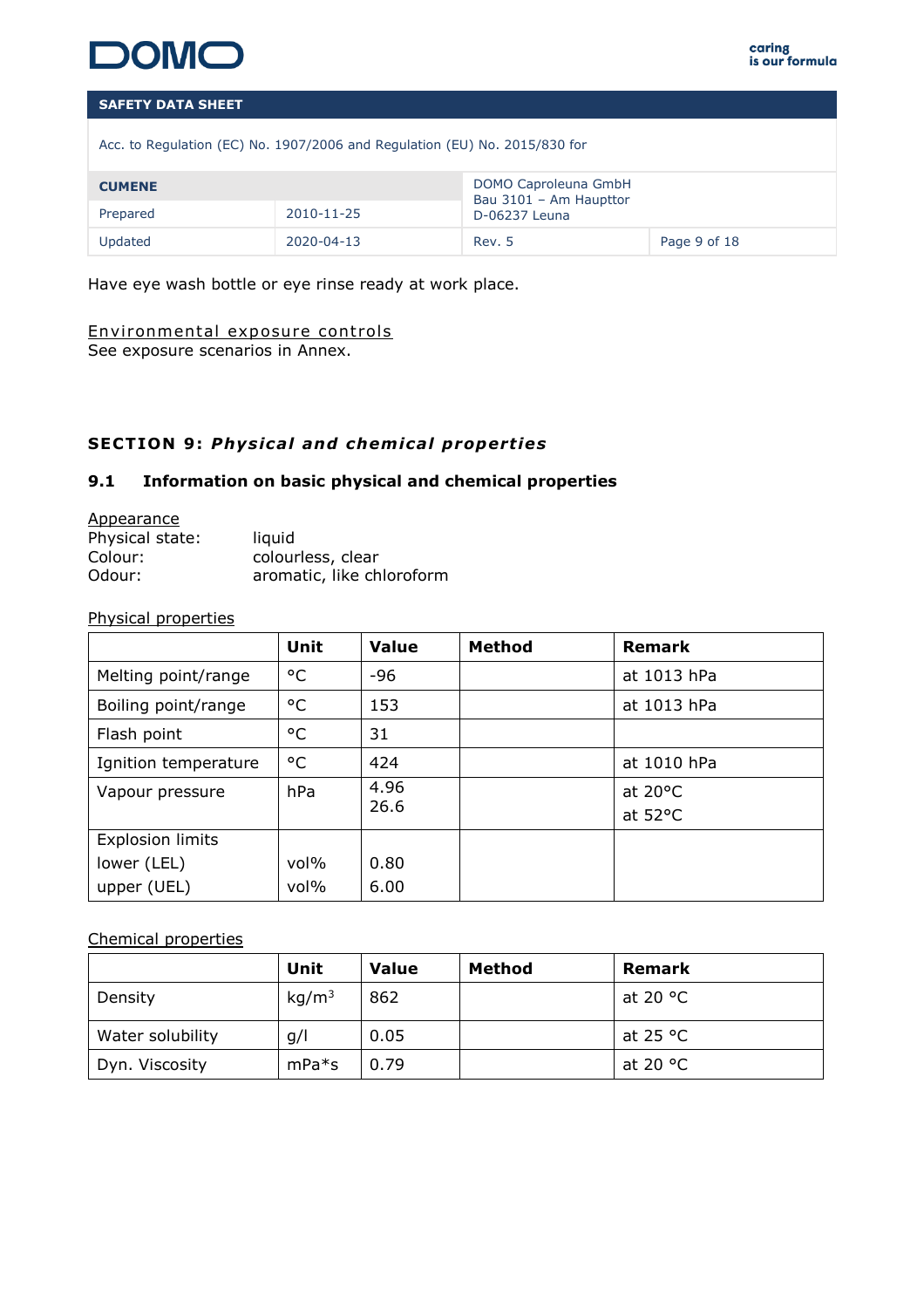

Acc. to Regulation (EC) No. 1907/2006 and Regulation (EU) No. 2015/830 for

| <b>CUMENE</b> |                  | DOMO Caproleuna GmbH<br>Bau 3101 - Am Haupttor |               |
|---------------|------------------|------------------------------------------------|---------------|
| Prepared      | $2010 - 11 - 25$ |                                                |               |
| Updated       | 2020-04-13       | Rev. 5                                         | Page 10 of 18 |

## **9.2 Other information**

|                                                      | Unit              | Value        | Method | Remark |
|------------------------------------------------------|-------------------|--------------|--------|--------|
| Partition coefficient<br>n octanol/water<br>(logPow) |                   | 3.55         |        |        |
| Odour threshold                                      | mq/m <sup>3</sup> | $0.04 - 6.4$ |        |        |

# **SECTION 10: Stability and reactivity**

# **10 .1 React iv ity**

Formation of peroxides and hydroperoxides possible on contact with the air.

# 10.2 Chemical stability

Formation of peroxides and hydroperoxides possible on contact with the air.

# **10.3 Possibility of hazardous reactions**

Formation of peroxides and hydroperoxides possible on contact with the air. May react violently with strong oxidisers.

# 10.4 Conditions to avoid

Flammable. Keep away from heat sources, sparks and open flames. In case of warming: On contact with air, potentially explosive mixtures may develop. Concentrated vapours are heavier than air. Ignition by hot surfaces, sparks and open flames. If used for the purpose intended, the product is stable and does not decompose.

# **10.5 Incompatible materials**

Violent reaction with strong acids and strong oxidizing agents.

# 10.6 **Hazardous decomposition products**

Thermal decomposition above 400  $^{\circ}$ C. If in contact with the air, possible formation of peroxides and hydroperoxides. In case of fire the following may be liberated: Traces of incompletely burned carbon compounds, carbon monoxide and carbon dioxide.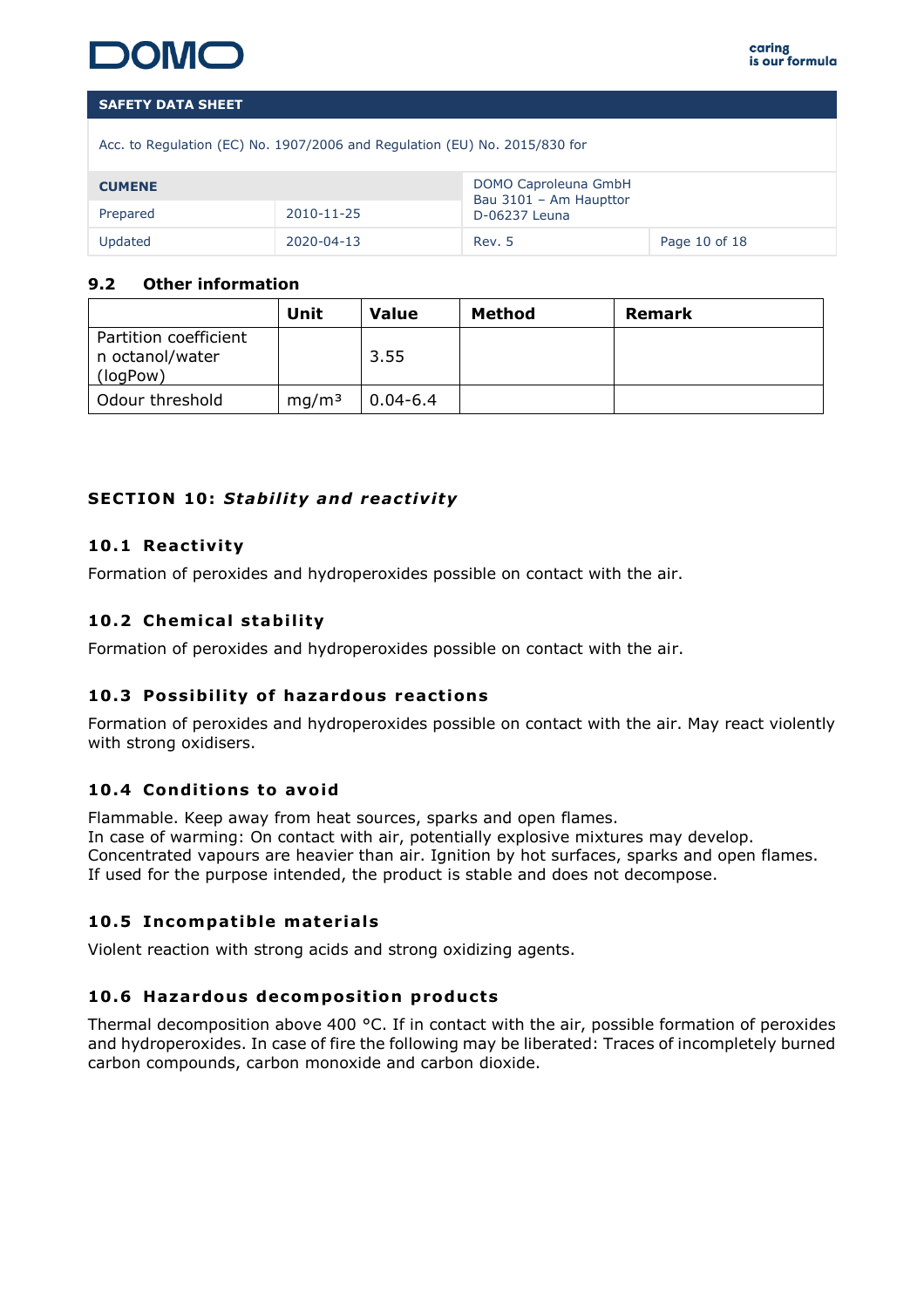

| Acc. to Regulation (EC) No. 1907/2006 and Regulation (EU) No. 2015/830 for |  |
|----------------------------------------------------------------------------|--|
|----------------------------------------------------------------------------|--|

| <b>CUMENE</b>          |            | DOMO Caproleuna GmbH<br>Bau 3101 - Am Haupttor<br>D-06237 Leuna |               |
|------------------------|------------|-----------------------------------------------------------------|---------------|
| 2010-11-25<br>Prepared |            |                                                                 |               |
| Updated                | 2020-04-13 | Rev. 5                                                          | Page 11 of 18 |

# **SECTION 11 :** *Tox ico log ica l informat ion*

# **11.1 Information on toxicological effects**

#### Acute toxicity

| <b>Toxicity</b> | <b>Effective dose</b>                                 | <b>Species</b> | Method | <b>Remark</b> |
|-----------------|-------------------------------------------------------|----------------|--------|---------------|
| oral            | LD50 2260 mg/kg                                       | Rat            |        | Experimental  |
|                 |                                                       |                |        | determination |
| dermal          | $LD50 > 3160$ mg/kg                                   | Rabbit         |        | Experimental  |
|                 |                                                       |                |        | determination |
|                 | by inhalation $ $ LC50 > 17600 mg/m <sup>3</sup> /6 h | Rat            |        | Experimental  |
|                 |                                                       |                |        | determination |

#### *Specific symptoms*

Burning eyes and skin. Dizziness, fatigue, vomiting, abdominal pain, spasms, apnea.

| After inhalation:   | Irritant ( $> 1480$ ppm).                                           |
|---------------------|---------------------------------------------------------------------|
|                     | Symptoms: Mucous membrane irritation, coughing, shortage of breath. |
| After ingestion:    | Harmful: May cause lung damage if swallowed.                        |
| After skin contact: | Rabbit: Not an irritant (OECD 404).                                 |
| After eye contact:  | Rabbit: Not an irritant (OECD 405).                                 |

Skin corrosion/irritation

Based on available data, the classification criteria are not met.

Serious exe damage/irritation Based on available data, the classification criteria are not met.

Respiratory or skin sensitisation Sensitization: not sensitising (OECD 406). Based on available data, the classification criteria are not met.

Germ cell mutagenicity

Bacterial mutagenicity: negative (OECD 471). Chromosomal aberrations mammalian cells in-vitro: negative (OECD 473). Gene-mutations mammalian cells in-vitro: negative (OECD 476). Unscheduled DNA Synthesis (UDS) mammalian cells in-vitro: negative (OECD 482). Micronucleus test: in-vivo (Mouse): negative (OECD 474). Based on available data, the classification criteria are not met.

Carcinogenicity At long term exposure rat/mouse: negative (OECD 451). Based on available data, the classification criteria are not met.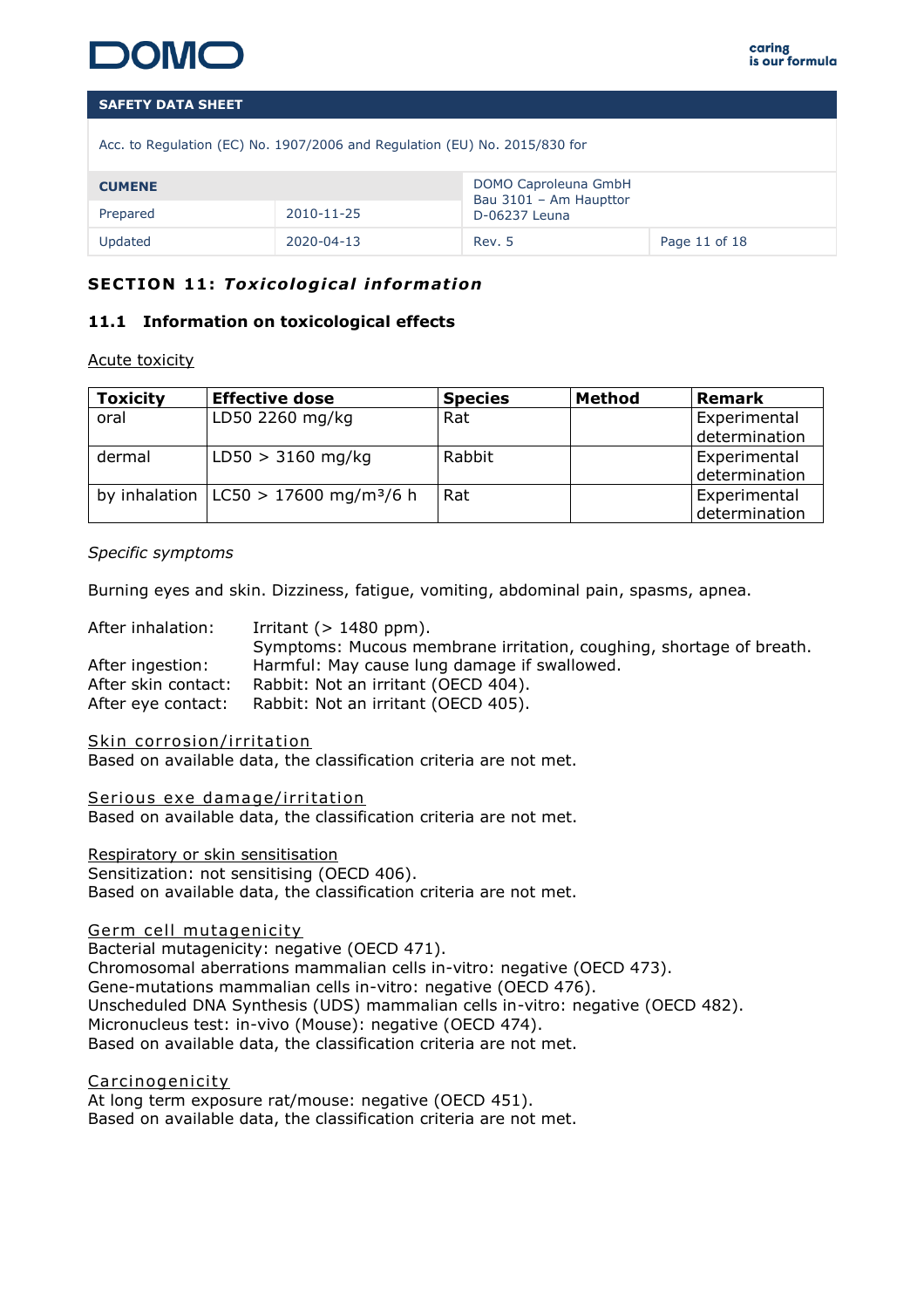

Acc. to Regulation (EC) No. 1907/2006 and Regulation (EU) No. 2015/830 for

| <b>CUMENE</b>                |            | DOMO Caproleuna GmbH<br>Bau 3101 - Am Haupttor<br>D-06237 Leuna |               |
|------------------------------|------------|-----------------------------------------------------------------|---------------|
| $2010 - 11 - 25$<br>Prepared |            |                                                                 |               |
| Updated                      | 2020-04-13 | Rev. 5                                                          | Page 12 of 18 |

#### Reproductive toxicity

Effects on fertility: negative Developmental toxicity/teratogenicity (Rat/Mouse): negative (OECD 414). Based on available data, the classification criteria are not met.

# STOT SE

STOT SE 3, H335: May cause respiratory irritation.

STOT RE

Based on available data, the classification criteria are not met.

Aspiration hazard

Asp. Tox. 1, H304: May be fatal if swallowed and enters airways.

# **11.2 Other information**

Toxicity in case of repeated exposure (sub-acute, sub-chronic, chronic)

| <b>Toxicity</b>       | <b>Effective</b><br>dose                    | <b>Species</b> | <b>Duration of</b><br>exposure | <b>Affected</b><br>organs                | <b>Method</b>                 |
|-----------------------|---------------------------------------------|----------------|--------------------------------|------------------------------------------|-------------------------------|
| chronic<br>oral       | 22.8, 224.8<br>and 535.8<br>mg/kg<br>bw/day | Rat            | 28 days                        | No effects<br>observed                   |                               |
| chronic<br>inhalation | <b>NOAEC</b><br>612 mg/m <sup>3</sup>       | Rat            | 90 days                        | Modifications<br>on kidneys and<br>liver | similar to<br><b>OECD 413</b> |

Toxicokinetics, metabolism and distribution

*Non-human toxicological data*

Method: Animal test/rat Dose: 1350 mg/kg bw, 33 mg/kg bw 33 mg/kg bw 100, 500, 1200 ppm Administration: oral/iv/by inhalation

Results:

| - Absorption:            | Respiratory tracts                                                                                              |
|--------------------------|-----------------------------------------------------------------------------------------------------------------|
| - Distribution:          | Bloodstream                                                                                                     |
| - Metabolism:            | Metabolisation through 2-phenyl-2-propanol, glucuronides,<br>2-phenylpropan-1-ol and alpha-phenylpropanoic acid |
| - Excretion/elimination: | Urine                                                                                                           |

*Human toxicological data* No studies on human toxicity available.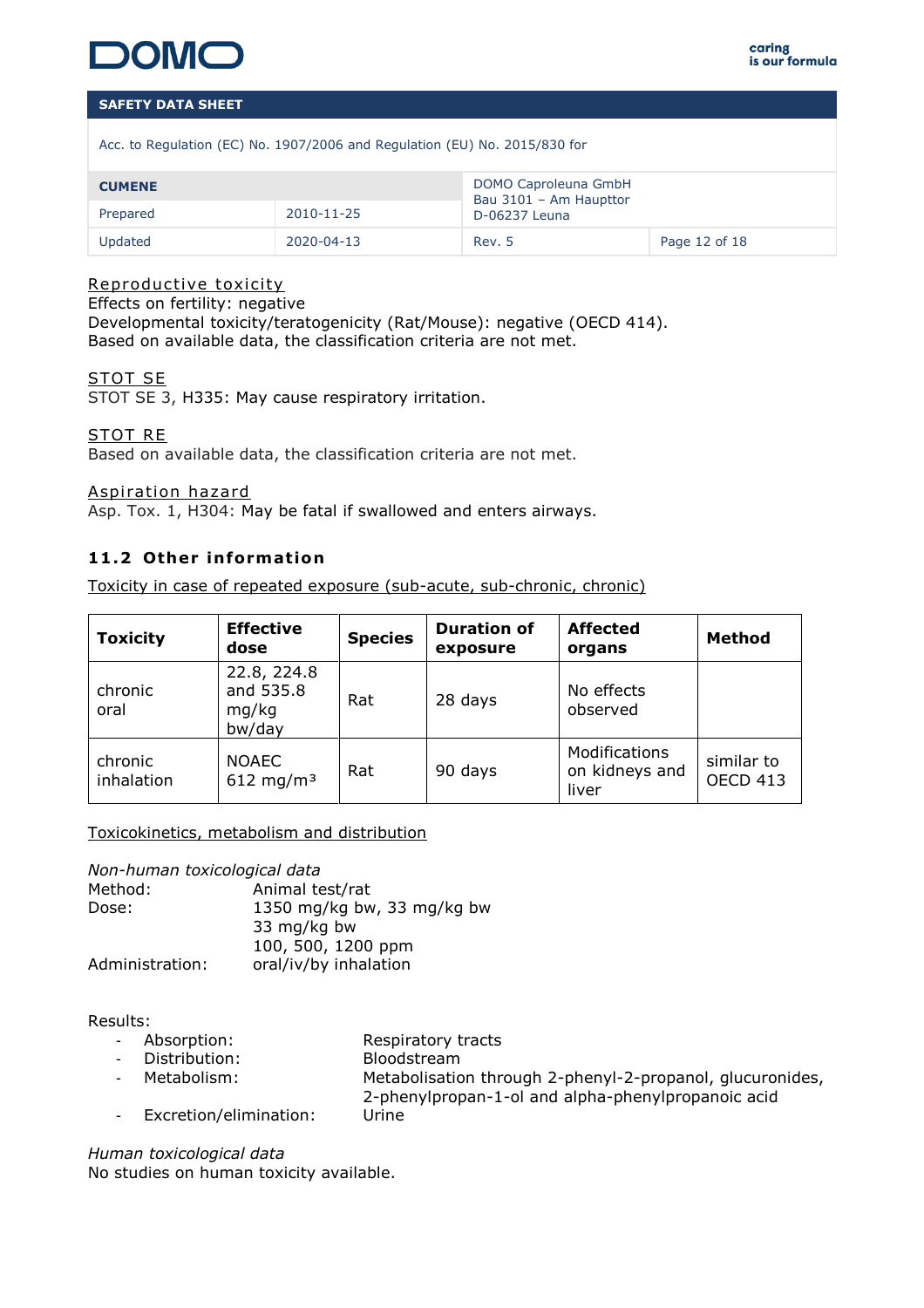

|  |  |  |  |  | Acc. to Regulation (EC) No. 1907/2006 and Regulation (EU) No. 2015/830 for |
|--|--|--|--|--|----------------------------------------------------------------------------|
|  |  |  |  |  |                                                                            |

| <b>CUMENE</b>          |            | DOMO Caproleuna GmbH<br>Bau 3101 - Am Haupttor |               |
|------------------------|------------|------------------------------------------------|---------------|
| 2010-11-25<br>Prepared |            | D-06237 Leuna                                  |               |
| Updated                | 2020-04-13 | Rev. 5                                         | Page 13 of 18 |

# **SECTION 12: Ecological information**

# **12.1 Toxicity**

Acute ecotoxicity

| <b>Aquatic</b><br>toxicity | <b>Species</b>                                            | <b>Effective dose</b> | <b>Exposure</b><br>time |
|----------------------------|-----------------------------------------------------------|-----------------------|-------------------------|
| Fish toxicity              | freshwater species<br>Oncorhynchus mykiss)                | LC50 4.8 mg/l         | 96 h                    |
|                            | marine species<br>Cyprinodon variegatus)                  | LC50 4.7 mg/l         | 96 h                    |
| Daphnia toxicity           | freshwater species<br>(Daphnia magna (big<br>water flea)) | EC50 2.14 mg/l        | 48 h                    |
|                            | marine species<br>(Mysidopsis bahia)                      | EC50 1.2 mg/l         | 96 h                    |
| Algae toxicity             | freshwater species<br>(Desmodesmus<br>subspicatus)        | EC50 2.01 mg/l        | 72 h                    |
| <b>Bacterial toxicity</b>  | activated sludge                                          | EC $10:$ > 2000 mg/l  | 3 h                     |

Long term ecotoxicity

| <b>Aquatic</b><br>toxicity | <b>Species</b>             | <b>Effective dose</b> | <b>Exposure</b><br>time |
|----------------------------|----------------------------|-----------------------|-------------------------|
| Fish toxicity              | Danio rerio                | NOEC: 0.38 mg/l       | 28d                     |
| Daphnia toxicity           | Daphnia magna              | NOEC: 0.35 mg/l       | 21d                     |
| Algae toxicity             | Desmodesmus<br>subspicatus | NOEC: 1.49 mg/l       | 72 h                    |

## *Additional information*

Acute plant toxicity: NOEC/EC50 Sorghum bicolor, Helianthus annuus, Phaseolus aureus: > 1000 mg/kg soil/21d.

Acute and subchronic bird toxicity: LC50 > 98 mg/kg/18h.

# 12.2 Persistence and degradability

#### Abiotic degradability

Not biodegradable under anaerobic conditions by non-adapted micro-organisms

#### *Atmospheric compartment*

- Indirect photodegradation by reaction with OH radicals.
- Half-life time approx. 59 h.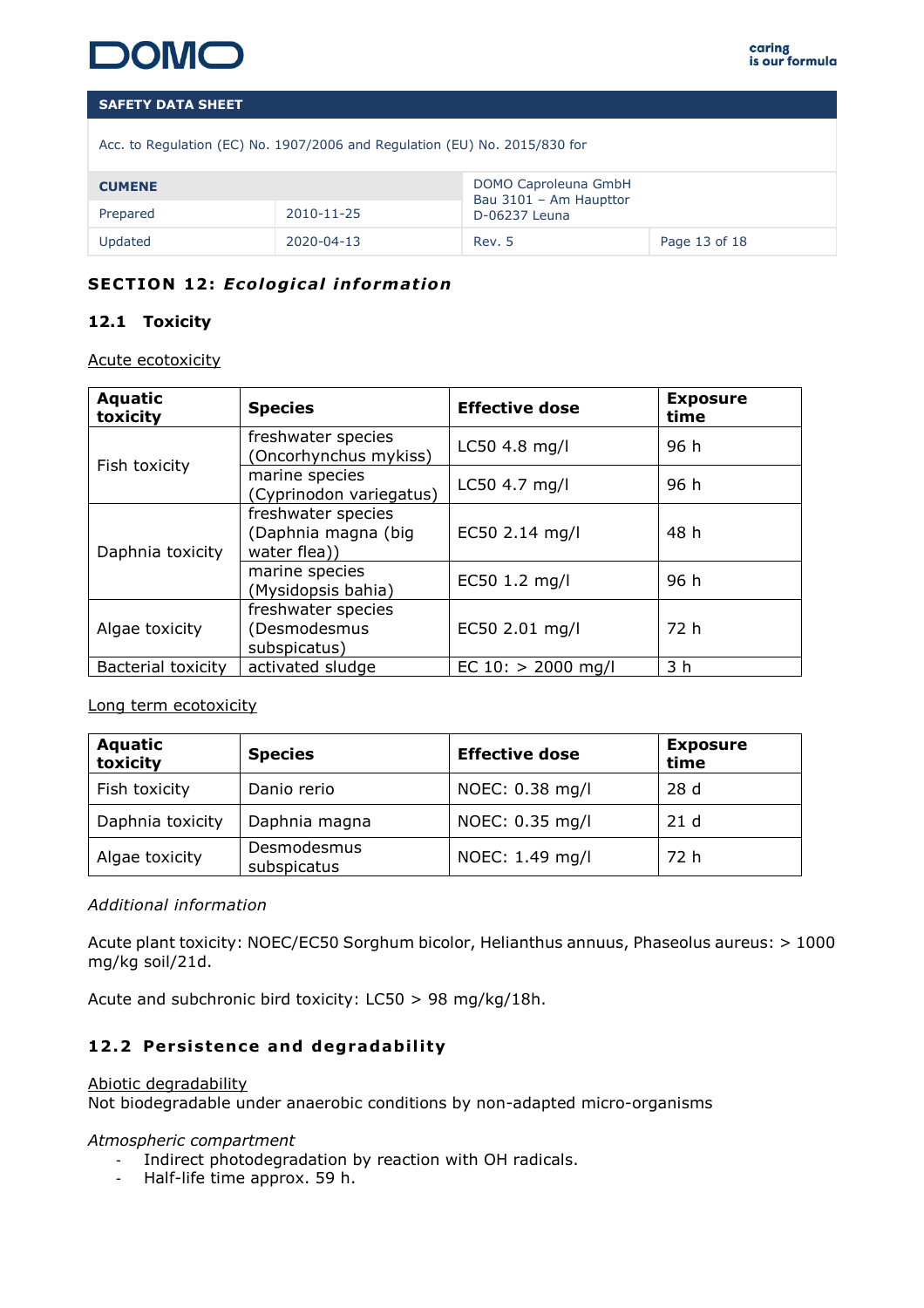

Acc. to Regulation (EC) No. 1907/2006 and Regulation (EU) No. 2015/830 for

| <b>CUMENE</b>          |            | DOMO Caproleuna GmbH<br>Bau 3101 - Am Haupttor |               |
|------------------------|------------|------------------------------------------------|---------------|
| 2010-11-25<br>Prepared |            | D-06237 Leuna                                  |               |
| Updated                | 2020-04-13 | Rev. 5                                         | Page 14 of 18 |

*Compartment water*

- Indirect photodegradation by reaction with OH radicals.
- Half-life time approx. 5.1 h.
- Hydrolysis not to be expected.

Biotic degradability 70 %/20d in activated sludge (APHA). Product is readily biodegradable. 2 %/60d anaerobic. Not biodegradable. (BOD-test, APHA)

Effects in sewage plants Bacterial toxicity: EC 10 activated sludge: > 2000 mg/L/3h

# **12.3 Bioaccumulative potential**

Based on the n-octanol/water partition coefficient significant accumulation in organisms is not expected. Secondary poisoning via the food chain is unlikely to occur.

Bioconcentration factor (BCF) 94.69 (calculated) from measured logPow of 3.5 by BCFBAF V3.00.

# **12.4 Mobility in soil**

*Environmental distribution* Adsorption/Desorption soil: Adsorption coefficient (Koc): 884 l/kg at 20 °C. The soil sorption coefficient indicates a high sorption potential onto soil organic matter.

*Evaporation rate* H = 1010.8 Pa  $*$  m<sup>3</sup>/mol at 20 °C. The calculated Henry's Law constant indicates a high volatility from water. Known or predicted distribution to environmental compartments: 99.7 % Air.

# **12 .5 Resu lts of PBT and vPvB assessment**

Based on the available data for biotic and abiotic degradation, bioaccumulation and toxicity this substance is not categorized as PBT or vPvB.

# **12 .6 Other adverse ef fects**

General information Do not allow to enter into ground-water, surface water or drains.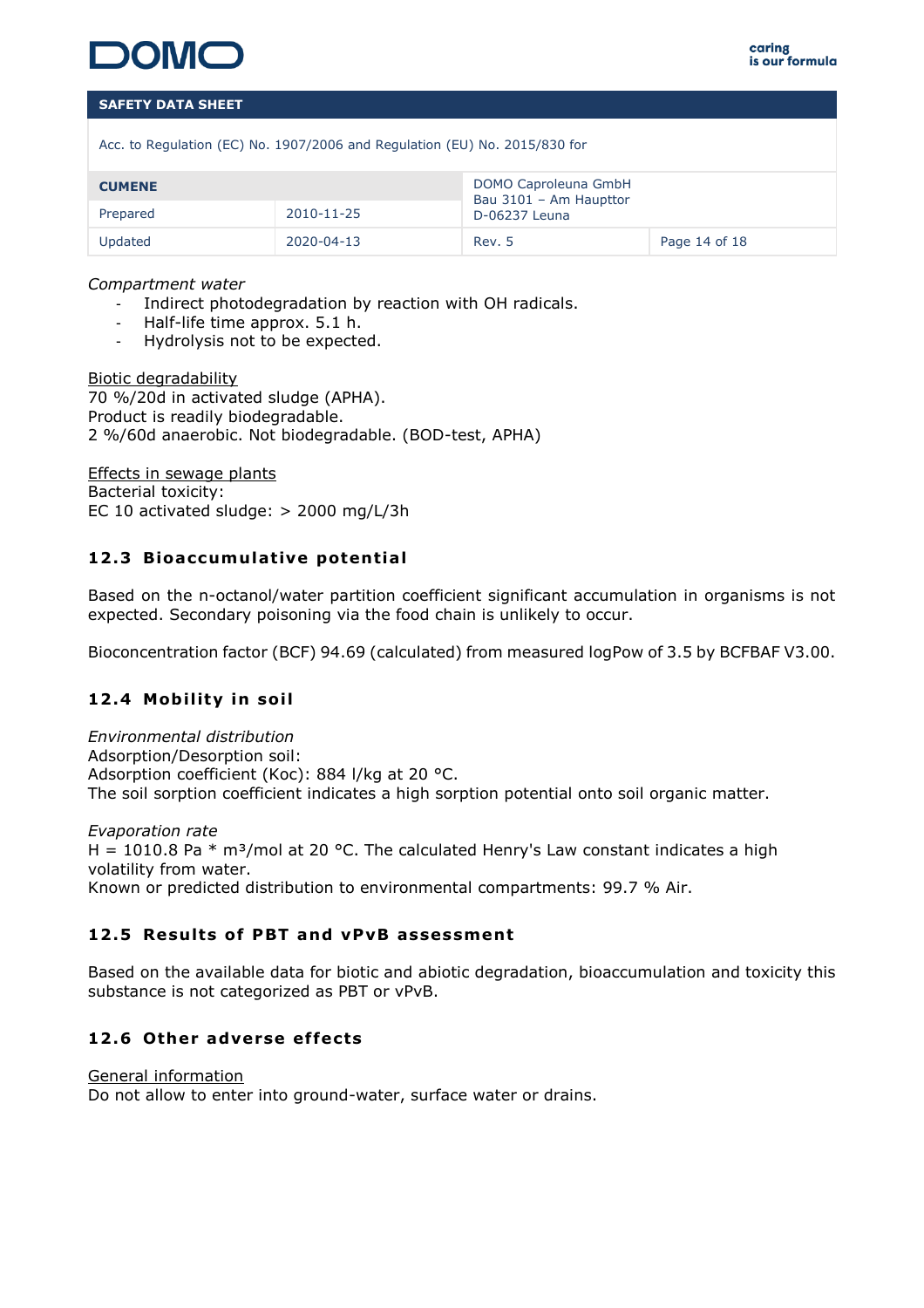

Acc. to Regulation (EC) No. 1907/2006 and Regulation (EU) No. 2015/830 for

| <b>CUMENE</b> |            | DOMO Caproleuna GmbH<br>Bau 3101 - Am Haupttor |               |
|---------------|------------|------------------------------------------------|---------------|
| Prepared      | 2010-11-25 | D-06237 Leuna                                  |               |
| Updated       | 2020-04-13 | Rev. 5                                         | Page 15 of 18 |

# **SECTION 13: Disposal considerations**

# **13 . Waste treatment methods**

Product may be re-used after work-up.

Waste key number For unused product: 070108\* For uncleaned packaging: 150110\*

**Disposal** 

Product and packaging waste must not be disposed of together with domestic waste. Do not allow to enter sewerage systems.

Disposal in accordance with applicable legal regulations observing national and regional regulations. Recycle product residues if possible, otherwise take to hazardous waste incineration.

| 14.1 UN Number<br>1918<br>1918<br>ISOPROPYLBENZENE<br>14.2 UN proper shipping<br>ISOPROPYLBENZENE<br>name<br>3<br>3<br>14.3 Transport hazard<br>classes<br>III<br>ИI<br>14.4 Packaging group<br><b>14.5 Environmental</b><br>Hazardous<br>Marine pollutant<br>the<br>to<br>hazards<br>environment<br><b>14.6 Special precautions</b><br>see remark<br>see remark<br>for the user<br><b>Additional information</b><br><b>Risk No.: 30</b><br>$EmS: F-E, S-E$<br>Lowest flash point:<br>Tunnel restriction code: D/E<br>31 °C c.c. | ADR/RID | <b>IMDG</b> |
|----------------------------------------------------------------------------------------------------------------------------------------------------------------------------------------------------------------------------------------------------------------------------------------------------------------------------------------------------------------------------------------------------------------------------------------------------------------------------------------------------------------------------------|---------|-------------|
|                                                                                                                                                                                                                                                                                                                                                                                                                                                                                                                                  |         |             |
|                                                                                                                                                                                                                                                                                                                                                                                                                                                                                                                                  |         |             |
|                                                                                                                                                                                                                                                                                                                                                                                                                                                                                                                                  |         |             |
|                                                                                                                                                                                                                                                                                                                                                                                                                                                                                                                                  |         |             |
|                                                                                                                                                                                                                                                                                                                                                                                                                                                                                                                                  |         |             |
|                                                                                                                                                                                                                                                                                                                                                                                                                                                                                                                                  |         |             |
|                                                                                                                                                                                                                                                                                                                                                                                                                                                                                                                                  |         |             |
|                                                                                                                                                                                                                                                                                                                                                                                                                                                                                                                                  |         |             |

# **SECTION 14: Transport information**

Remark

For transport in road tankers or tank cars the use of PTFE seals is recommended.

ICAO/IATA and ADN: Not tested.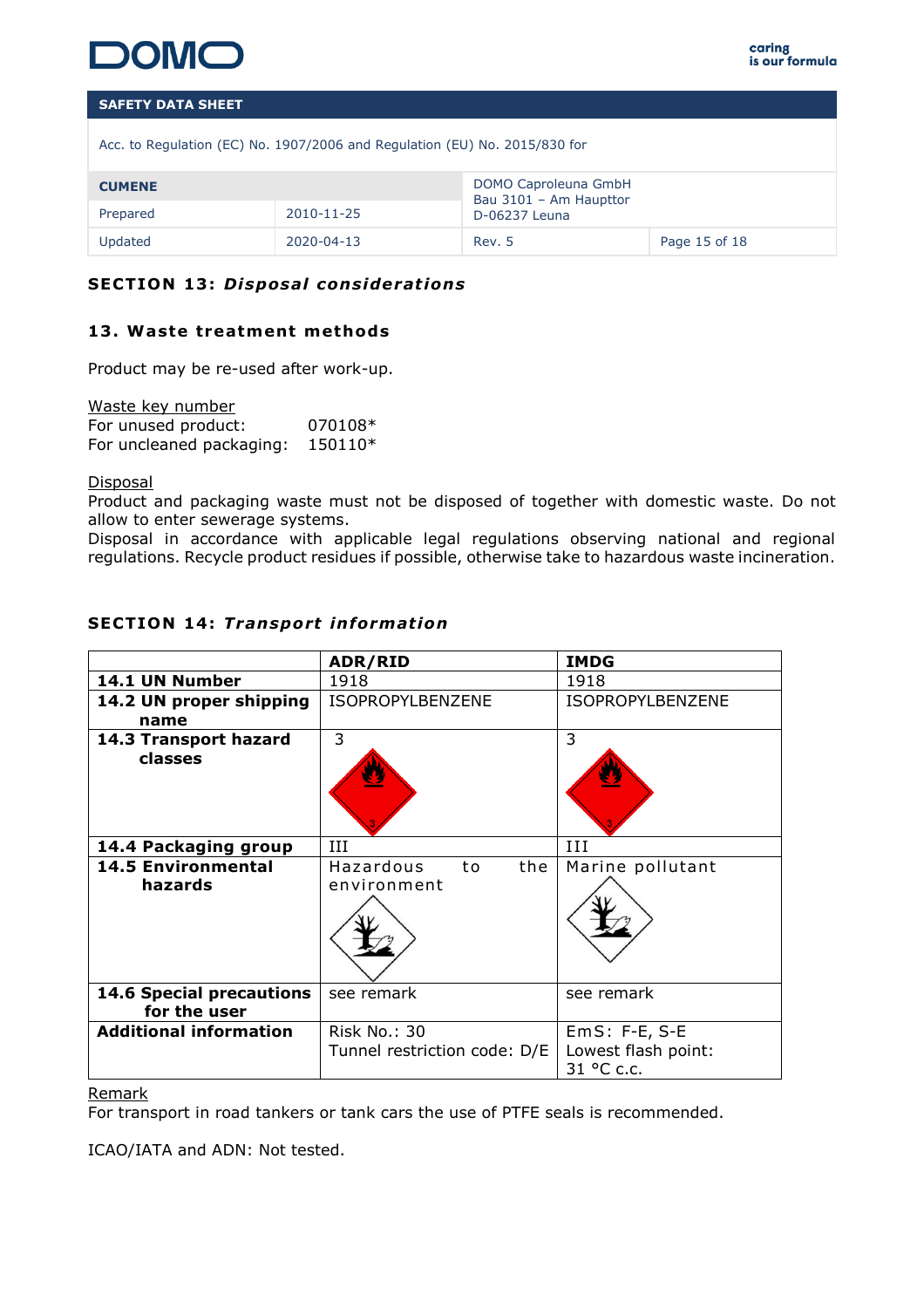

| <b>SAFETY DATA SHEET</b>                                                   |            |                                                |               |  |  |  |
|----------------------------------------------------------------------------|------------|------------------------------------------------|---------------|--|--|--|
| Acc. to Regulation (EC) No. 1907/2006 and Regulation (EU) No. 2015/830 for |            |                                                |               |  |  |  |
| <b>CUMENE</b>                                                              |            | DOMO Caproleuna GmbH<br>Bau 3101 - Am Haupttor |               |  |  |  |
| 2010-11-25<br>Prepared                                                     |            | D-06237 Leuna                                  |               |  |  |  |
| Updated                                                                    | 2020-04-13 | Rev. 5                                         | Page 16 of 18 |  |  |  |

# **14.7 Transport in bulk according to Annex II of MARPOL 73/78 and the IBC Code**

Not applicable

# **SECTION 15: Regulatory information**

# 15.1 Safety, health and environmental regulations/Legislation for the **substance or m ixture**

#### National regulations - Germany

Make sure to comply with work restrictions pursuant to the Youth Employment Protection Act and the regulation on legal protection of working mothers (EC 92/85/EEC).

Pregnancy group Y (Germany) - risk of harmful effects to the foetus are not to be expected if the occupational exposure limit (German Arbeitsplatzgrenzwert) and the biological limit value (BLV) are observed.

*Storage class (TRGS 510)* 3 - Flammable liquids

*Water hazard class (acc. to AwSV)* WGK  $1 =$  slightly hazardous to water

*TA Luft (Technical instructions on air quality control)* No. 5.2.5

*Störfallverordnung (Industrial Emergencies Regulation)* Annex 1, List of Substances, column 1, No. 1.2.5 (P5a-c; flammable liquids) and No. 1.3.2 (E2; aquatic hazardous, category chronic2)

# 15.2 Chemical safety assessment

For this substance a chemical safety assessment has been carried out.

# **SECTION 16: Other information**

**Wording of H and P phrases (number and complete text)**  See item 2

**Training hints**  Training according to TRGS 555.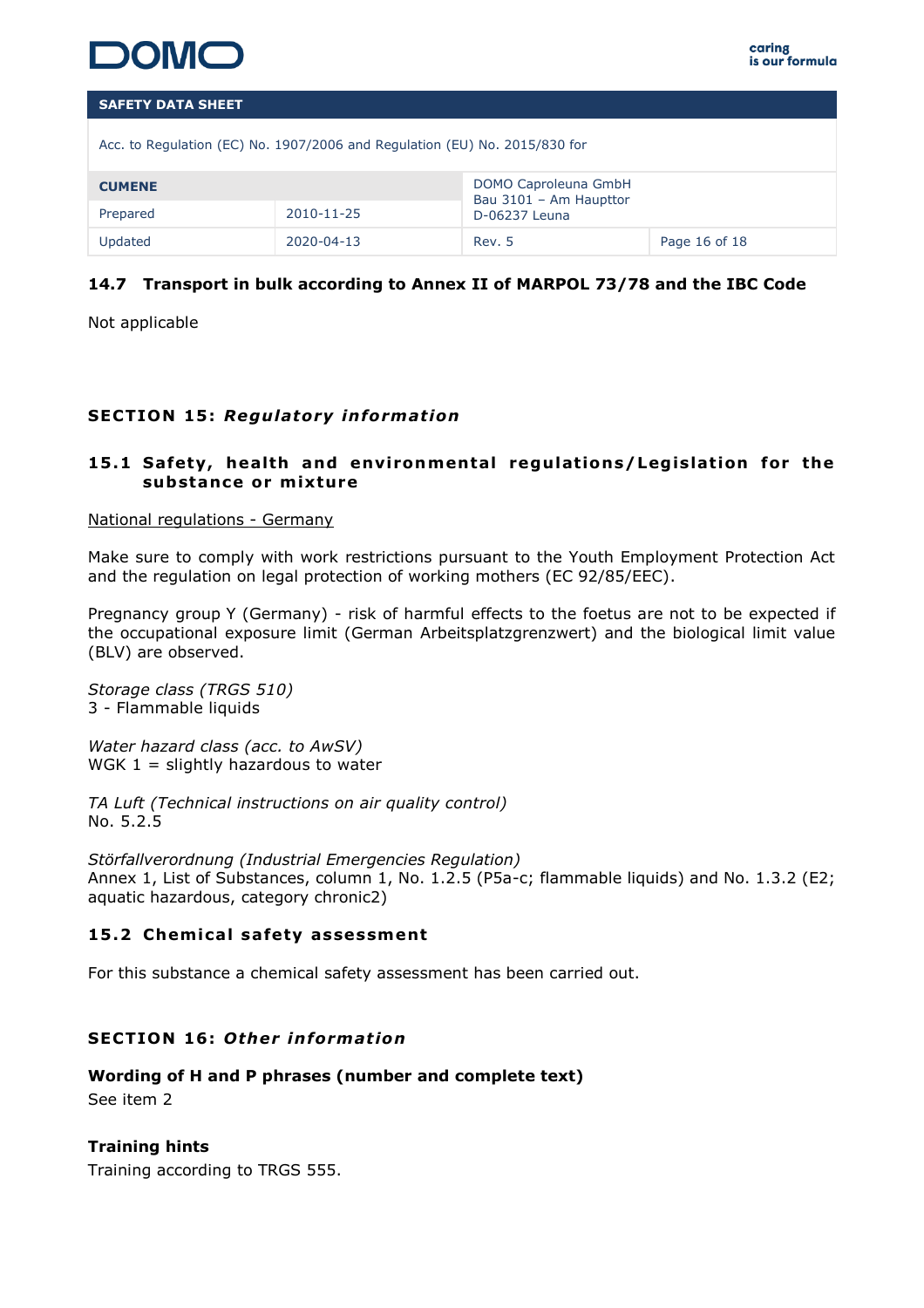

Acc. to Regulation (EC) No. 1907/2006 and Regulation (EU) No. 2015/830 for

| <b>CUMENE</b> |            | DOMO Caproleuna GmbH<br>Bau 3101 - Am Haupttor |               |
|---------------|------------|------------------------------------------------|---------------|
| Prepared      | 2010-11-25 | D-06237 Leuna                                  |               |
| Updated       | 2020-04-13 | Rev. 5                                         | Page 17 of 18 |

#### **Recommended restrictions for use**

See exposure scenarios in the annex.

#### **Additional information**

This safety data sheet contains data in accordance with German legislation, e.g. indicated limit values.

The recipient alone is responsible for ascertaining the relevant national limit values.

The above details are based on our present status of know-how. The information is intended to describe our product in terms of safety requirements and thus shall not guarantee certain properties. It does not create a contractual legal relationship.

The contents of the German version of this safety data sheet are binding. No warranty is given for the correctness of the information in other languages.

#### Further information (sources)

e.g. DGUV 113-001, TRGS 727, TRGS, 510, TRGS 900, TRGS 903, Römpp´s Chemielexikon; 9. revision)

#### **Data sources**

REACH Registration Dossier and Stoffsicherheitsbericht Cumene. Phenol & Derivate-REACH Consortium, 2010.

#### **Emergency telephone numbers (country specific)**

| <b>Global/english speaking countries</b> | +44 1865 407333                       |
|------------------------------------------|---------------------------------------|
|                                          |                                       |
| <b>Country</b>                           | <b>Emergency telephone number</b>     |
| France                                   | +33 1 72 11 00 03                     |
| Germany                                  | +49 89 220 61012                      |
|                                          | 0800 000 7801 (toll-free, access from |
|                                          | Germany only)                         |
| Spain                                    | +34 91 114 2520                       |
| Italy                                    | +39 02 3604 2884                      |
| Netherlands                              | +31 10 713 8195                       |
| Turkey                                   | +90 212 375 5231                      |
| Norway                                   | +47 2103 4452                         |
| Greece                                   | +30 21 1198 3182                      |
| Portugal                                 | +351 30880 4750                       |
| Denmark                                  | +45 8988 2286                         |
| Sweden                                   | +46 8 566 42573                       |
| Poland                                   | +48 22 307 3690                       |
| Czech Republic                           | +420 228 882 830                      |
| Finland                                  | +358 9 7479 0199                      |
|                                          |                                       |
| Bahrain/Middle East                      | +973 1619 8321                        |